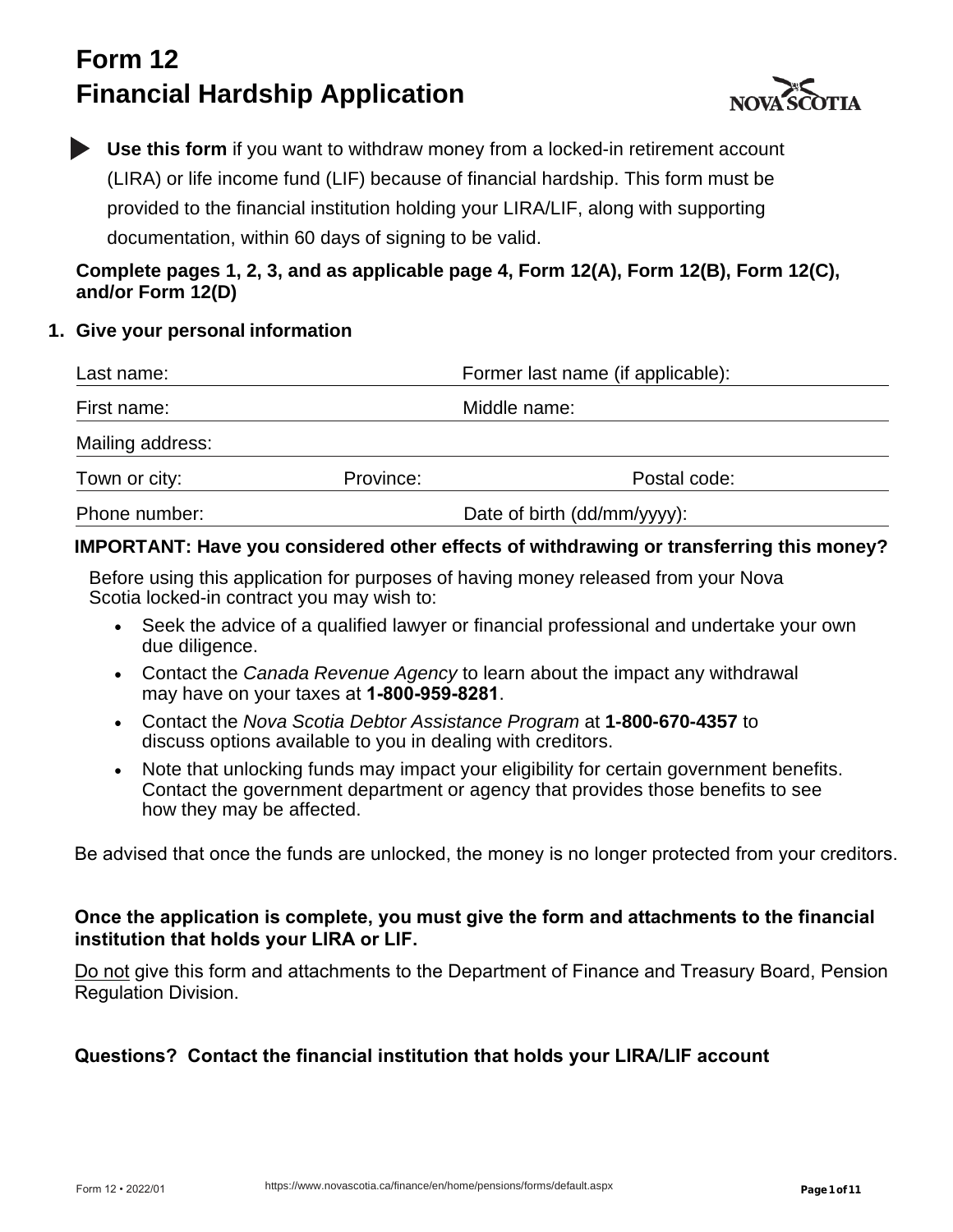# **Form 12**

| 2. Where the money in your LIRA or LIF was earned?                                                                                                                                                                                                              |
|-----------------------------------------------------------------------------------------------------------------------------------------------------------------------------------------------------------------------------------------------------------------|
| Company name: -                                                                                                                                                                                                                                                 |
| Province of Employment:_________                                                                                                                                                                                                                                |
| 3. Was the pension earned while working for the federal government, a federal agency, or a<br>company regulated by the federal government*?                                                                                                                     |
| Yes. STOP. Do not use this form. Contact the financial institution that holds your<br>locked-in account. Note: Check the FAQ on the OSFI website: www.osfi-bsif.gc.ca/Eng/pp-rr/<br>faq/Pages/ulk-dbc.aspx                                                      |
| No. Continue to the next question.                                                                                                                                                                                                                              |
| 4. What is your reason for withdrawing or transferring money from this account or fund?                                                                                                                                                                         |
| Low Income: I expect to earn less than \$43,267 (before taxes/deductions) over the<br>next 12 months. (complete Form 12 $\bullet$ A)                                                                                                                            |
| Mortgage Default: The mortgage on my home—my principal residence—has not been paid<br>AND I have received a written demand for payment from the creditor which<br>indicates I could face eviction or legal action if the debt is not paid. (complete Form 12.B) |
| <b>Rental Default:</b> The rent on my home-my principal residence-has not been paid AND I have<br>received a written demand from my landlord threatening eviction if the rent is not paid.<br>(complete Form 12●C)                                              |
| Medical and/or Dental Expenses: I, my spouse, or a dependent have medical and/or dental<br>expenses necessary to treat an illness or disability that are not covered by any other program.<br>(complete Form 12.D)                                              |
| 5. In the event that this application results in the total value of your LIRA/LIF balance being<br>\$500 or less, please elect one of the following:                                                                                                            |

For the funds to remain in the LIRA/LIF

For the funds to be withdrawn as indicated for the consented net amount

*\*Includes, but is not necessarily limited to, federal government departments or agencies, employees in air, water and rail transportation, interprovincial trucking, radio, television and telegraph, atomic energy and chartered banks*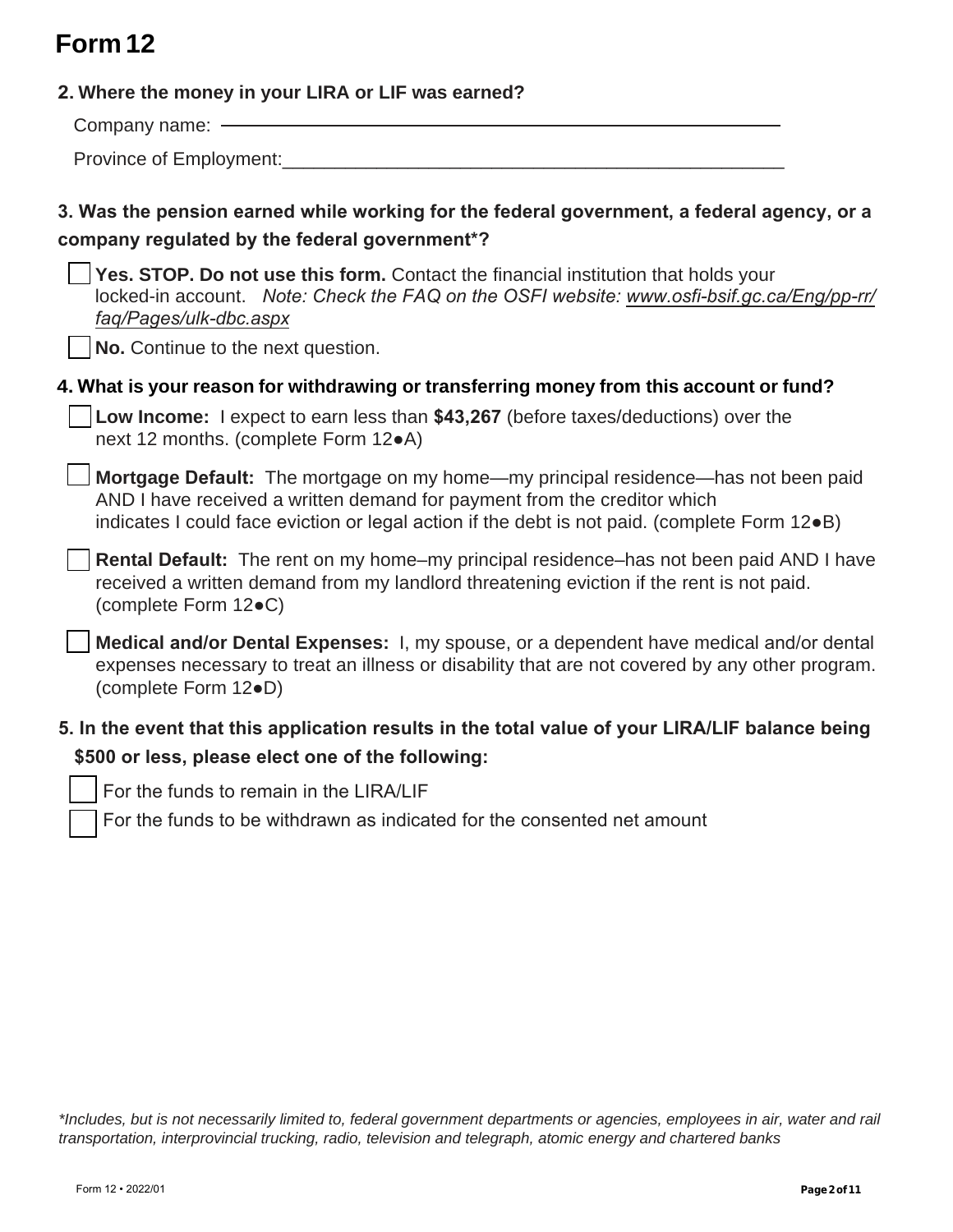## **Form 12 Owner's Certificate**

**I certify** that I own the LIRA or LIF named in this application and am applying to withdraw or transfer money from it.

**I certify** that on the date I sign this application; the following statement is true:

### **(Check only one box)**



I do not have a spouse.

I have a spouse, and have attached my spouse's consent to the withdrawal of money from my LIRA or LIF – Spousal Consent, page 4 of this application.

I have a spouse, but we do not live together now and do not intend to live together again in the future, and my spouse has given a Form 8 Spouse's Waiver of Death Benefit under a LIRA or LIF to my financial institution in relation to this money.

I have a spouse, but we do not live together now and do not intend to live together again in the future, and my spouse is not entitled to any part of the money in the LIRA or LIF because of a court order or domestic contract.

**I understand**that, in addition to the amount that I have applied to withdraw or transfer from my LIRA or LIF, applicable taxes will be withheld.

**I understand** that any funds withdrawn from the LIRA or LIF are not exempt from execution, seizure or attachment. Any money withdrawn or transferred from my LIRA or LIF will no longer be protected from my creditors and may impact my benefits under other government programs.

**I consent** to the use of the personal information that I provided with this application, including personal information that may be obtained by my financial institution from the Department of Finance and Treasury Board, Pension Regulation Division for the purpose of administering the financial hardship provisions of the *Pension Benefits Act* and *Pension Benefits Regulations* only (as necessary), in relation to my application to withdraw or transfer money from my LIRA or LIF.

**I understand**that it is a criminal offence under the *Criminal Code of Canada* for anyone to knowingly make or use a false document with the intent that it be acted on as genuine.

| <b>Signature of Owner:</b> | Date (dd/mm/yyyy): |
|----------------------------|--------------------|
| Witnessed by:              | Date (dd/mm/yyyy): |

This consent must be signed before a witness who must be at least 19 years of age. They must see you sign the form, sign above, date, andcomplete the Witness' Information below immediately after seeing you sign and date this form.

| <b>Witness' Information</b> |           |                                                                                           |  |  |
|-----------------------------|-----------|-------------------------------------------------------------------------------------------|--|--|
| Last name:                  |           | First name:                                                                               |  |  |
| Middle name:                |           | Phone number:                                                                             |  |  |
| Mailing address:            |           |                                                                                           |  |  |
| Town or city:               | Province: | Postal code:                                                                              |  |  |
|                             |           | 美しい こうしょうほう しょうようきょし 美しい おうこうしょう しょうきょう しょうほう ほうこうきょうしょ はっきょうしょう はっきょう あんり はっきょうめいしょう こうし |  |  |

**Time-sensitive material:** This form must be received by the Financial Institution holding the LIRA/LIF within 60 days of signing to be valid.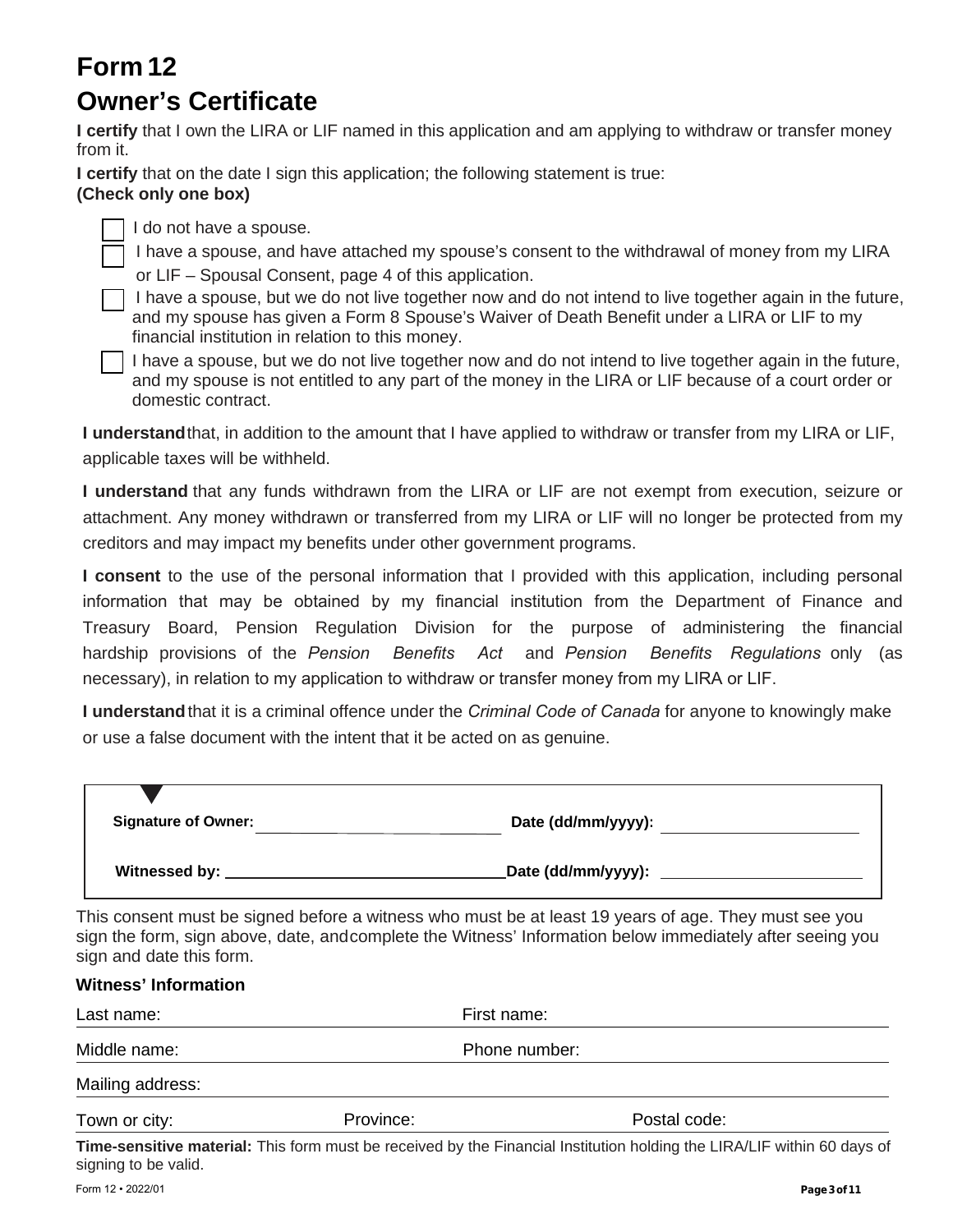## **Form 12 Spouse's Consent to Withdrawal**

**To be completed by the spouse** referred to in the Owner's Certificate portion of this application. Before signing this consent, you should speak to a lawyer about your rights and the legal consequences of signing this consent.

#### **Spouse's Information**

| Last name:       |           | First name:   |  |  |
|------------------|-----------|---------------|--|--|
| Middle name:     |           | Phone number: |  |  |
| Mailing address: |           |               |  |  |
| Town or city:    | Province: | Postal code:  |  |  |

#### **Spouse's Consent**

**I am** the spouse (as defined on page 11 of this application) of the owner of the LIRA or LIF identified in this application.

**I understand** that the owner is applying to withdraw or transfer money from the LIRA or LIF named in this application.

**I understand** that the owner must have my consent to withdraw or transfer the money from the LIRA or LIF.

**I understand** that I do not have to give my consent—it is my choice to consent or not to consent.

**I understand** that while this money is kept in the LIRA or LIF, I may have a right to a share of this money if our relationship breaks down or if the owner dies.

**I understand** that when money is withdrawn or transferred from the LIRA or LIF, I may lose any right that I have to a share of the money that is withdrawn or transferred.

**I consent** to the owner's application to withdraw or transfer money from the LIRA or LIF.

#### **I give my consent by signing and dating this application in the presence of a witness**

| <b>Signature of Spouse:</b> |                          | Date (dd/mm/yyyy): __ |  |
|-----------------------------|--------------------------|-----------------------|--|
| Witnessed by:               |                          | Date (dd/mm/yyyy):    |  |
|                             | <b>Other than Spouse</b> |                       |  |

This consent must be signed before a witness who must be at least 19 years of age. They must see you sign the form, sign above, date, and complete the *Witness' Information* below immediately after seeing you sign and date this form. **The witness cannot be your spouse.**

#### **Witness' Information**

| Last name:       |           | First name:   |              |  |
|------------------|-----------|---------------|--------------|--|
| Middle name:     |           | Phone number: |              |  |
| Mailing address: |           |               |              |  |
| Town or city:    | Province: |               | Postal code: |  |

**Time-sensitive material:** This form must be received by the Financial Institution holding the LIRA/LIF within 60 days of signing to be valid.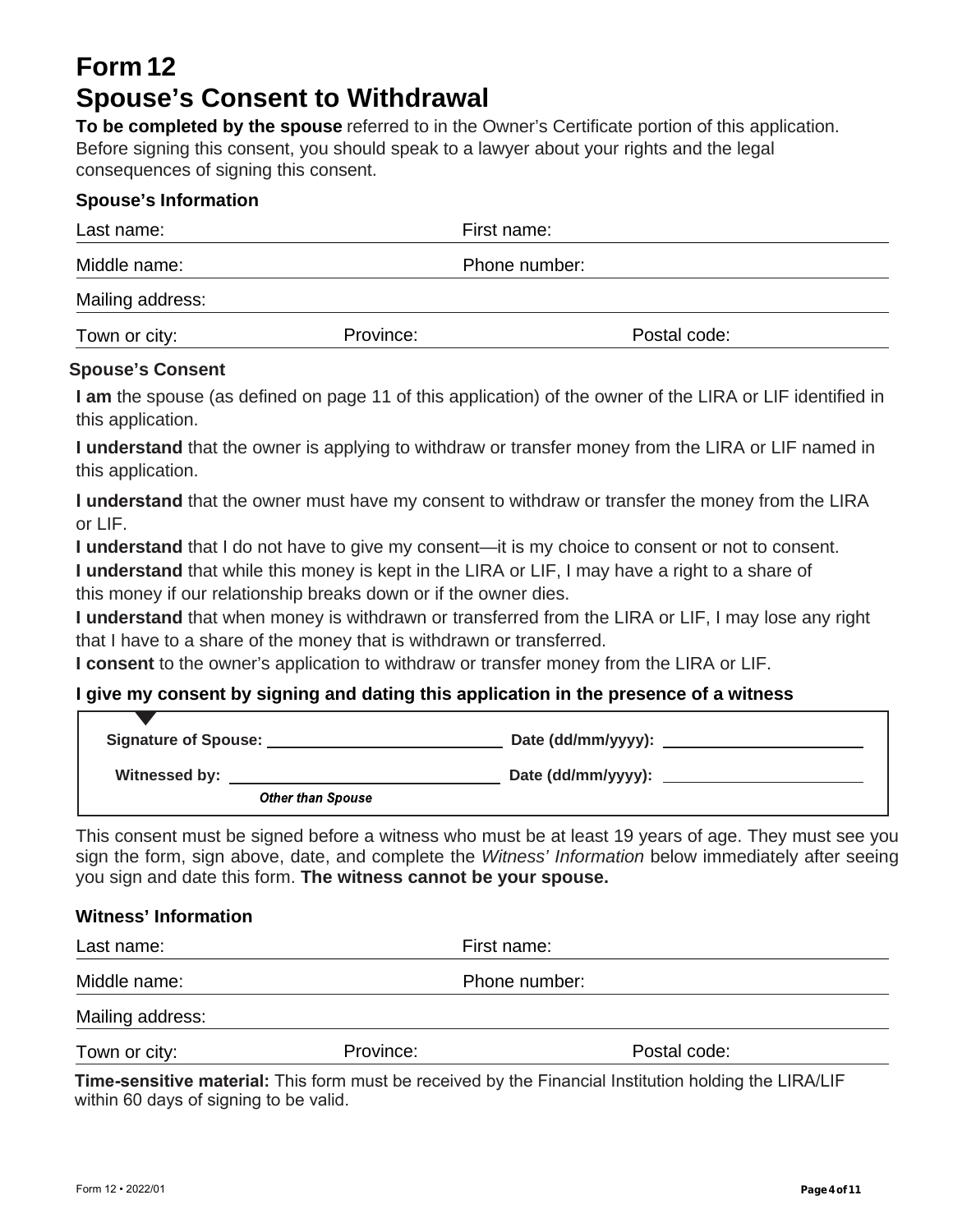## **Form 12 A Low Income Declaration**

#### **I declare that**

- I expect to earn less than **\$43,267** (before taxes/deductions) over the next 12 months.
- I have not had an approved application for a withdrawal because of low income made in the current calendar year.

#### **Calculate your Gross Expected Income (before taxes and deductions) for the Next 12 Months**

• Provide supporting documentation as indicated on the next page (see checklist on page 6).

| <b>Total Gross Expected Income (TGEI)</b>                                                                                    |  |
|------------------------------------------------------------------------------------------------------------------------------|--|
| Other (specify):                                                                                                             |  |
| Estimated maximum annual LIF income & estimated maximum<br>"Temporary Income" from each LIF, that owner eligible to receive: |  |
| Self-Employment / Business Income:                                                                                           |  |
| <b>Workers' Compensation Income:</b>                                                                                         |  |
| Social Assistance:                                                                                                           |  |
| Other Pensions:                                                                                                              |  |
| <b>Guaranteed Income Supplement (GIS):</b>                                                                                   |  |
| Old Age Security (OAS):                                                                                                      |  |
| Canada Pension Plan (regular or disability):                                                                                 |  |
| Employment Insurance (EI):                                                                                                   |  |
| Part-time, Full-time or Casual work:                                                                                         |  |

• If your total expected income is more than **\$43,267**, you are not eligible to withdraw any funds under the low income criteria and your application will be denied.

• If you own a LIF, ask your financial advisor for assistance in developing a reasonable estimate for the expected maximum amount of LIF income, consisting of both the annual LIF income and "temporary income" from a LIF that you are eligible to receive over the next 12 months. This amount must be included in your expected income,

# regardless of whether you intend to receive this income. **Calculate the maximum amount you can unlock due to low income in a 12-month period**

The maximum net withdrawal amount is **\$32,450 less 75% of your TGEI.**

Maximum net withdrawal =  $$32,450 - (0.75 \times $8 \cdot 0.00$   $) = $$ 

*insert TGEI*

**Identify the net amount you wish to withdraw (after unlocking fee, if any, and withholding taxes). Choose only one option.** 

|                         | I want to withdraw the maximum net allowed.                     |
|-------------------------|-----------------------------------------------------------------|
| or                      |                                                                 |
|                         | (this net amount must be at least \$500 to process application) |
|                         |                                                                 |
| Signature of applicant: | Date (dd/mm/yyyy): __                                           |

**Time-sensitive material:** This form must be received by the Financial Institution holding the LIRA/LIF within 60 days of signing to be valid.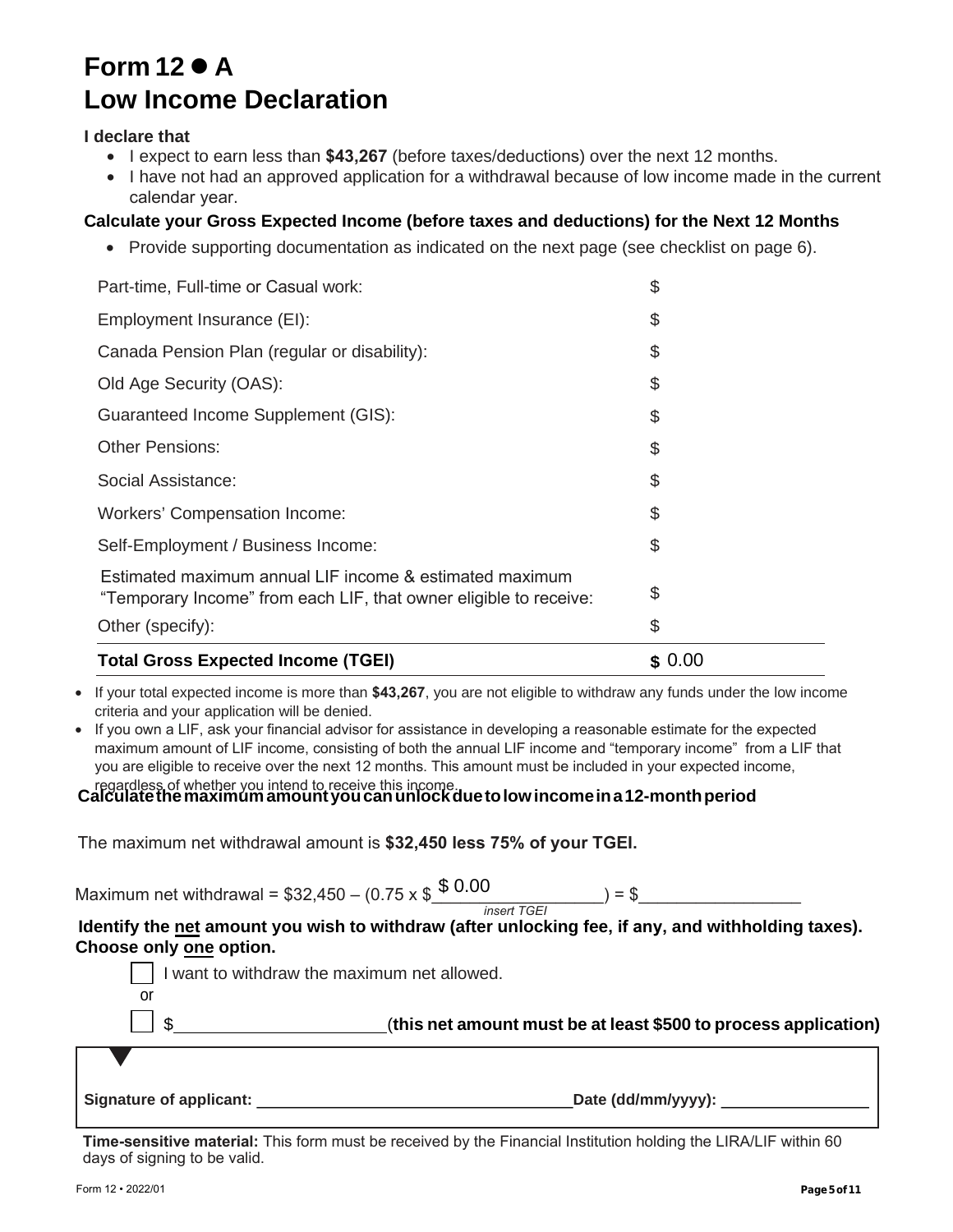# **Form 12 A**

 $\displaystyle\bigoplus$ 

## **Low Income Checklist**

Along with completed pages 1, 2, 3, Form 12●A, and page 4 (if applicable), the following documentation is necessary to process your application. Please note that additional documentation may be requested once your application is reviewed.

#### **Documents to Confirm Your Expected Income**:

- a) If you are Employed (part-time, full-time or casual), submit any of the following:
	- Copies of your three most recent paystubs
	- A letter from your employer (signed, dated and on official company letterhead) confirming your expected income from employment over the next 12 months.
- b) If you are Self Employed, submit any of the following:
	- Profit and Loss statement
	- Invoice and/or receipts
	- Any documents which clearly show your income as declared in your application
- c) If you are collecting Employment Insurance (EI), provide a copy of your EI benefits summary which shows:
	- Start and End Dates of your EI benefits
	- Total number of weeks of EI eligibility
	- Gross amount (before taxes and deductions) being received weekly/biweekly
- d) If you are receiving any of the following, please provide a benefits statement or a T4 or other tax document that outline amounts you are receiving from:
	- Canada Pension Plan (CPP)
	- Old Age Security (OAS)
	- Guaranteed Income Supplement (GIS)
	- Other Pensions
	- Social Assistance
	- Workers Compensation
	- Long-term or Short-term Disability
	- Other forms of Income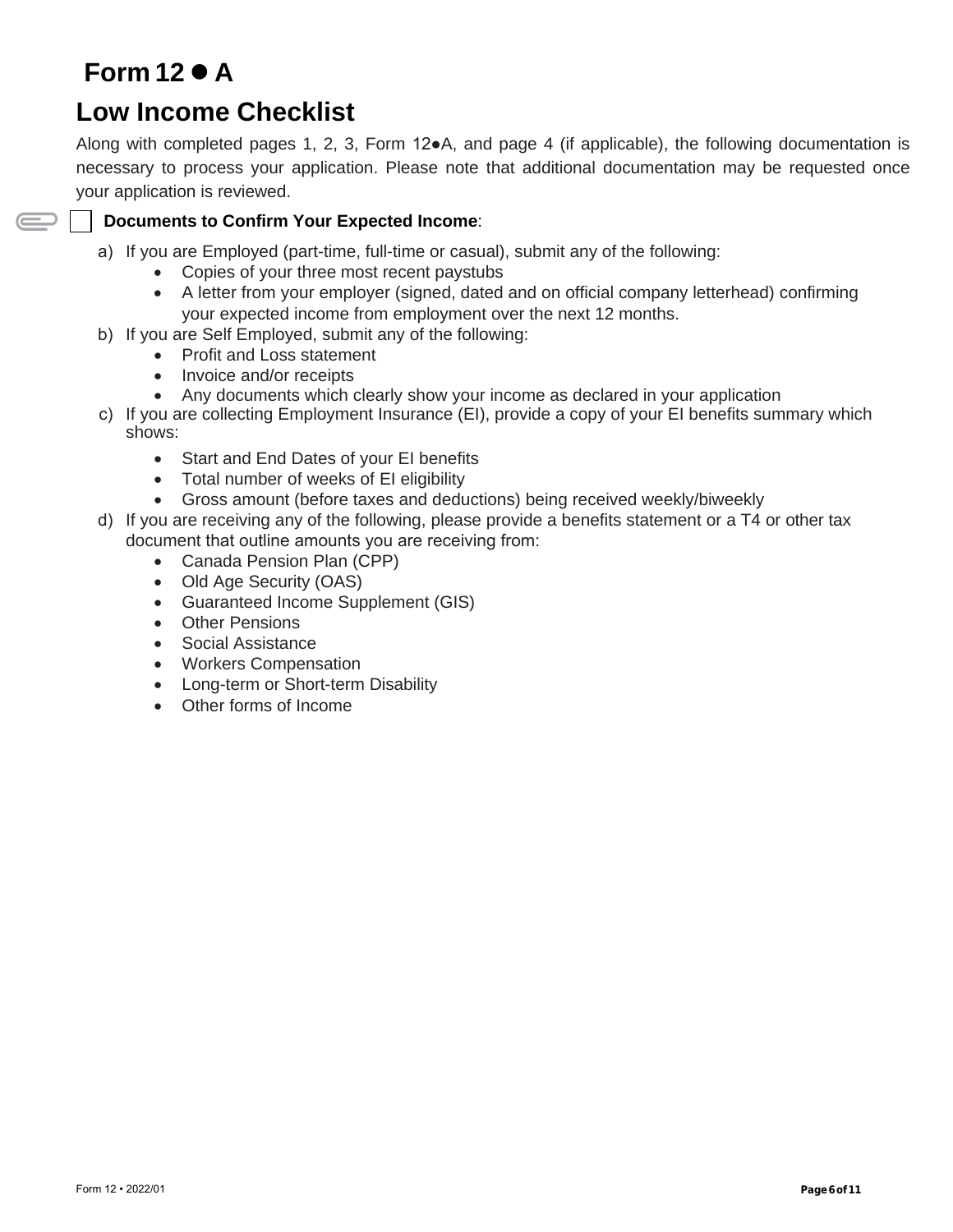| Form 12 $\bullet$ B                                                                                                                                                                                                                    |
|----------------------------------------------------------------------------------------------------------------------------------------------------------------------------------------------------------------------------------------|
| <b>Mortgage Default Declaration</b>                                                                                                                                                                                                    |
| I declare that                                                                                                                                                                                                                         |
| The mortgage on my principal residence has not been paid and my financial institution has indicated I<br>could face eviction on my principal residence, the home where I normally live, or legal action if the<br>debt remains unpaid. |
| I have not had a previous application for mortgage default approved.                                                                                                                                                                   |
| I am aware that a successful application for mortgage default can only be made once in a                                                                                                                                               |
| lifetime.<br>Declare the location of your principal residence                                                                                                                                                                          |
|                                                                                                                                                                                                                                        |
| The same address given above in my personal information                                                                                                                                                                                |
| or                                                                                                                                                                                                                                     |
|                                                                                                                                                                                                                                        |
| Declare the net amount you wish to withdraw (Choose only one option)                                                                                                                                                                   |
| • This amount cannot be greater than the mortgage debt that is in default and enforcement costs that are<br>owed as of the date of the application.                                                                                    |
| • This amount cannot include any other money that is owed.                                                                                                                                                                             |
|                                                                                                                                                                                                                                        |
| I want to withdraw the net maximum allowed.                                                                                                                                                                                            |
| <b>or</b>                                                                                                                                                                                                                              |
| (this amount must be at least \$500 to process application)<br>\$                                                                                                                                                                      |
|                                                                                                                                                                                                                                        |
| Date (dd/mm/yyyy):<br>Signature of applicant:                                                                                                                                                                                          |

**Time-sensitive material:** This form must be received by the Financial Institution holding the LIRA/LIF within 60 days of signing to be valid.

## **Mortgage Default Checklist**

Along with completed pages 1, 2, 3, Form12●B, and page 4 (if applicable), the following documentation is necessary to process your application. Please note that additional documentation may be requested once your application is reviewed.

**Mortgage Default Demand:** A copy of the written demand for payment from the mortgage holder (bank/bank's legal representative) that sets out the amount needed to pay both the mortgage debt in default on your home and all directly related enforcement costs to bring the mortgage into good standing. If not indicated in the written demand, provide a statement of the amount and frequency of the regular mortgage payment and confirmation that the mortgage is on your principal residence. The demand must also indicate that you could face eviction or legal action if the debt is not paid.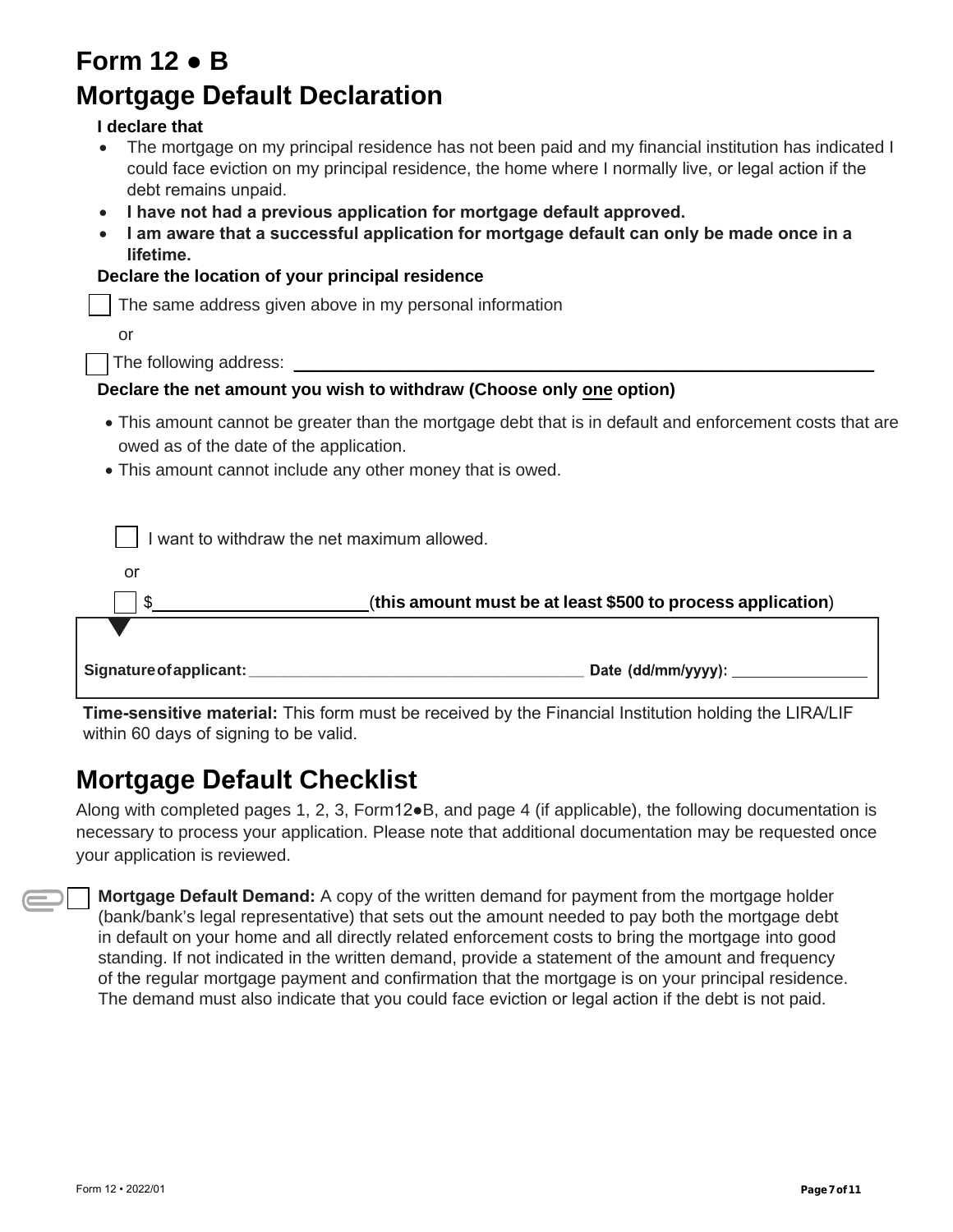# **Form 12 C Rental Default Declaration**

### **I declare that**

- The rent on my principal residence has not been paid and my landlord provided me with a written demand for the arrears and has indicated that I could face eviction from my principal residence, the home where I normally live, if the arrears are not paid.
- **I have not had a previous application for rental default approved.**
- **I am aware that a successful application for rental default can only be made once in a lifetime.**

Declare the location of your principal residence

|  |  |  |  |  |  | The same address given above in my personal information |
|--|--|--|--|--|--|---------------------------------------------------------|
|--|--|--|--|--|--|---------------------------------------------------------|

or

The following address:

### **Declare the net amount you wish to withdraw (Choose only one option)**

- This amount cannot be greater than the rental default and all directly related enforcement costs that are owed as of the date of the application.
- This amount cannot include any other money that is owed.

|    | (this amount must be at least \$500 to process application) |
|----|-------------------------------------------------------------|
| or |                                                             |
|    | I want to withdraw the net maximum allowed.                 |

Date (dd/mm/yyyy):

**Time-sensitive material:** This form must be received by the Financial Institution holding the LIRA/ LIF within 60 days of signing to be valid.

## **Rental Default Checklist**

Signature of applicant:

Along with completed pages 1, 2, 3, Form 12●C, and page 4 (if applicable), the following documentation is necessary to process your application. Please note that additional documentation may be requested once your application is reviewed.

**Notice to Quit for Rental Arrears:** A written notice from the landlord indicating the amount required to pay the rental default on your principal residence and all directly related enforcement costs. The notice must also indicate that you could face eviction if the default remains unpaid.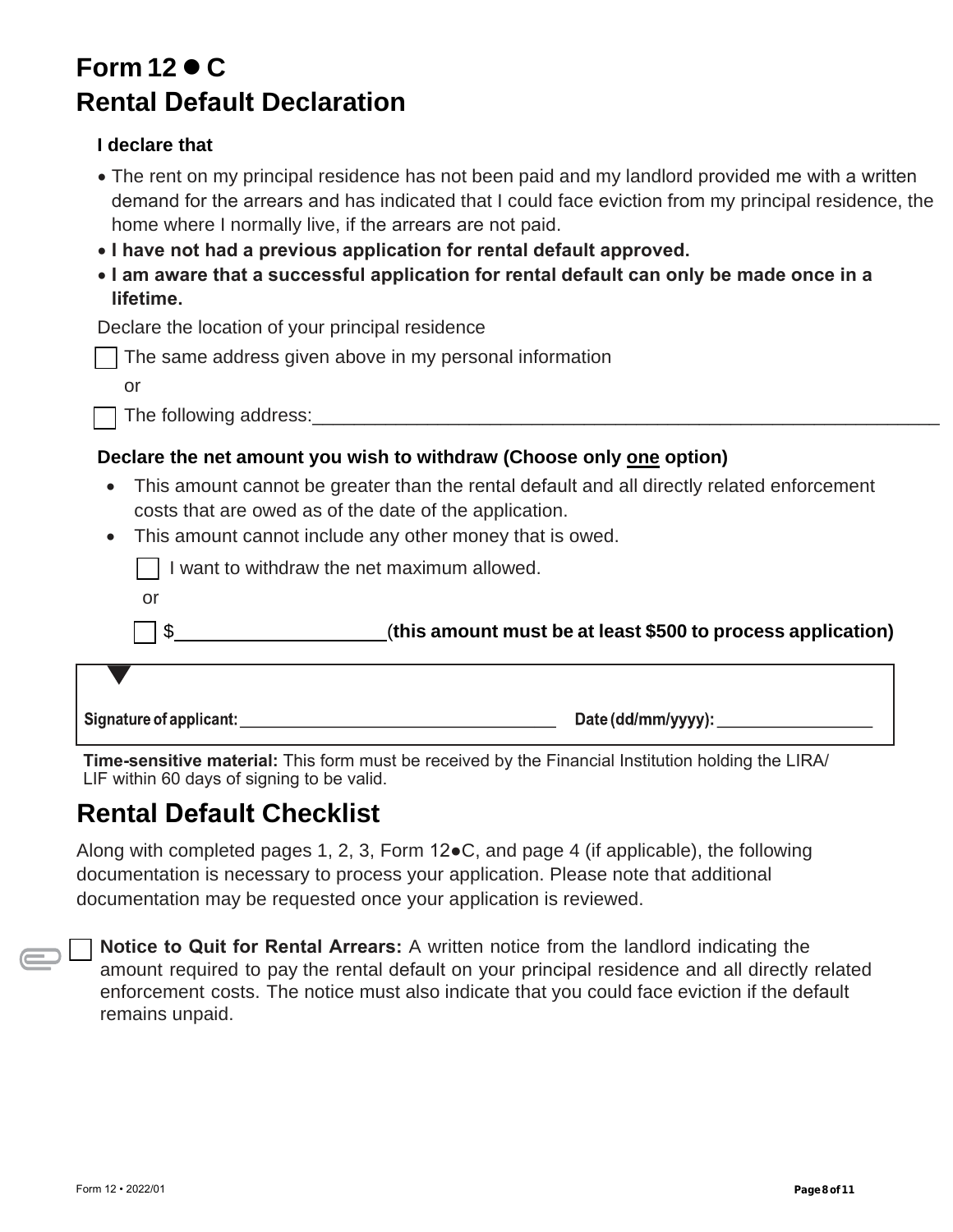# **Form 12 D Medical or Dental Expenses Declaration (Part1)**

## **Physician/Dentist Statement**

**Use this form** to give your opinion for the purposes of the owner's application. or

Give your opinion in another written format, such as a letter. The other format must

- state that you are a physician or dentist licensed to practice medicine or dentistry in the jurisdiction in which you practice and, if outside of Canada, include your licence number and the name of the licensing body for the jurisdiction where you are licensed to practice.
- state that, in your opinion, the patient requires specified goods or services necessary to treat an illness or disability
- specify the goods or services that are necessary
- include your signature and date

#### **Physician's or Dentist's Information**

| Full name:                            |           |             |              |
|---------------------------------------|-----------|-------------|--------------|
| Name of medical practice/institution: |           |             |              |
| Mailing address:                      |           |             |              |
| Town or city:                         | Province: |             | Postal code: |
| Phone number:                         |           | Fax number: |              |
| Physician's or Dentist's Statement    |           |             |              |

#### **Physician's or Dentist's Statement**

I am a physician or dentist licensed to practice medicine/dentistry in the jurisdiction in which I practice.

In my opinion, my patient, (Print the full name of your patient on the below line)

has an illness or physical disability and the following expenses for the following goods or services are or were necessary for my patient's treatment:

\_\_\_\_\_\_\_\_\_\_\_\_\_\_\_\_\_\_\_\_\_\_\_\_\_\_\_\_\_\_\_\_\_\_\_\_\_\_\_\_\_\_\_\_\_\_\_\_\_\_\_\_\_\_\_\_\_\_\_\_\_\_\_\_\_\_\_\_\_\_\_\_\_\_\_\_\_\_

| Signature: | Date (dd/mm/yyyy): |
|------------|--------------------|

**Time-sensitive material:** This form must be received by the Financial Institution holding the LIRA/LIF within 60 days of signing to be valid.

#### **Form 12** ● **D is continued on the following page.**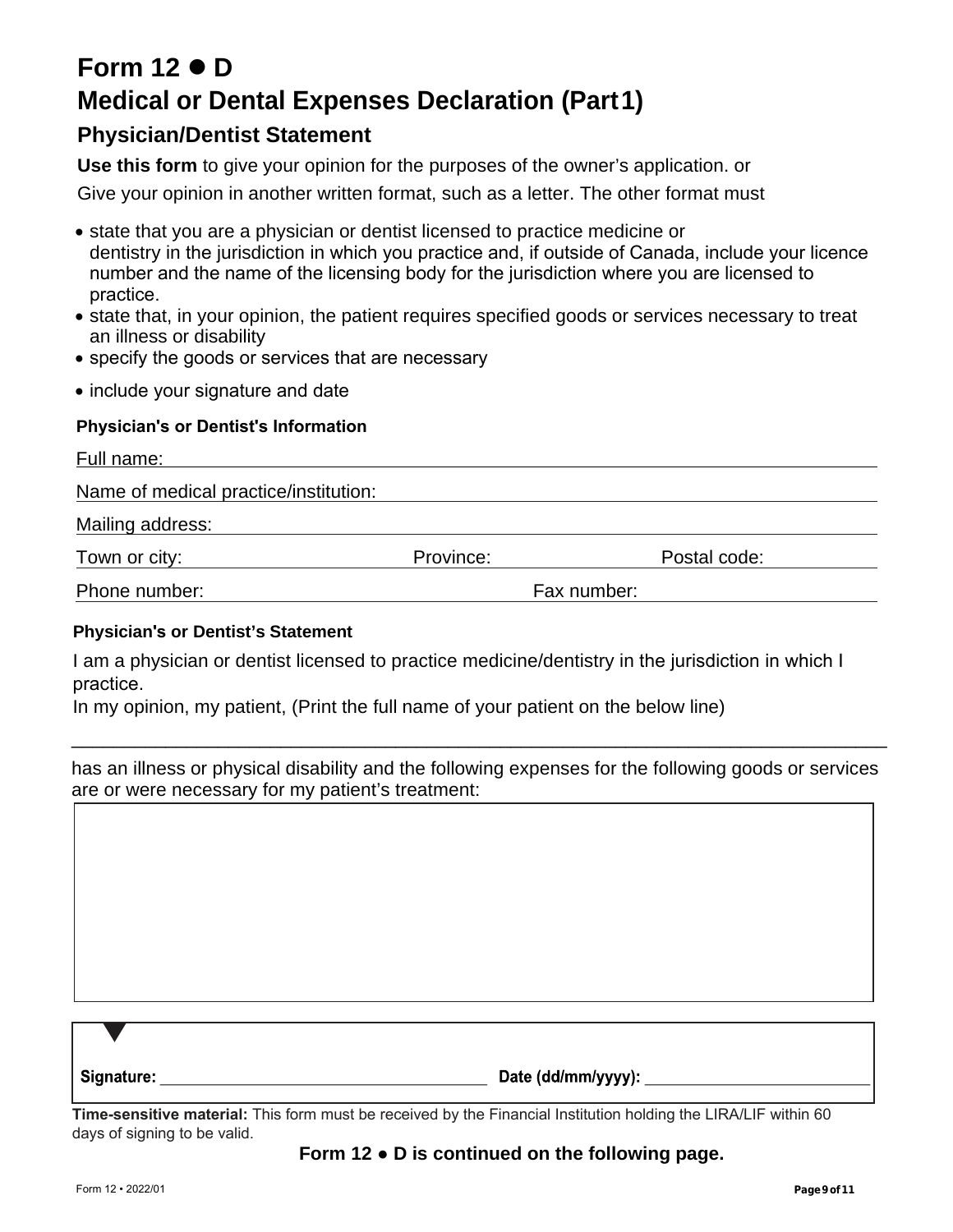# **Form 12 D Medical or Dental Expenses Declaration (Part 2)**

#### **I declare that**

- These expenses are for medical or dental expenses that are not covered by any other program or alternate source, such as insurance, a benefit plan, Pharmacare, or any other government program.
- These expenses are needed to treat an illness or disability.
- No approval has been given for a previous application for a withdrawal to cover any medical or dental expenses for the person that are being sought in this application within the last calendar year.

#### **Declare the net amount you wish to withdraw (after unlocking fee and withholding taxes). Choose only one option.**

- This amount cannot be more than the cost of all medical or dental expenses in the 12 months before and the 12 months after the date of this application.
- Your physician or dentist must identify the goods or services that are necessary to treat an illness or disability. Estimated future costs must be based on written information from the provider of the goods or services.

| I want to withdraw the net maximum allowed.        |                                                                                                                                                                                                                        |
|----------------------------------------------------|------------------------------------------------------------------------------------------------------------------------------------------------------------------------------------------------------------------------|
| or<br>\$                                           | (this amount must be at least \$500 to process application)                                                                                                                                                            |
| Declare who the medical or dental expenses are for |                                                                                                                                                                                                                        |
| me, the owner of the LIRA or LIF                   |                                                                                                                                                                                                                        |
| my spouse or dependent                             |                                                                                                                                                                                                                        |
|                                                    | Spouse or Dependent Information (as defined on page 11 of this application):                                                                                                                                           |
|                                                    |                                                                                                                                                                                                                        |
|                                                    |                                                                                                                                                                                                                        |
|                                                    |                                                                                                                                                                                                                        |
|                                                    |                                                                                                                                                                                                                        |
| Declaration for Non-Residents of Canada:           | I declare that I reside outside of Canada and that I reside in the same jurisdiction as the physician or dentist<br>providing treatment for the illness or disability for the individual declared in this application. |

Signature of applicant: **Date (dd/mm/yyyy):** \_

**Time-sensitive material:** This form must be received by the Financial Institution holding the LIRA/LIF within 60 days of signing to be valid.

## **Medical or Dental Expenses Checklist**

Along with completed pages 1, 2, 3, Form12●D (Part 1 and Part 2), and page 4 (if applicable), the following documentation is necessary to process your application. Please note that additional documentation may be requested once your application is reviewed.

**Medical or Dental Expenses**: Please provide copies of your medical expenses for the past 12 months, and/or a cost estimate for medical supplies and/or services required over the next 12 months. Please note funds in an amount equal to the expenses supported by the written opinion of a physician or dentist that are necessary to treat an illness or disability will be available for unlocking.